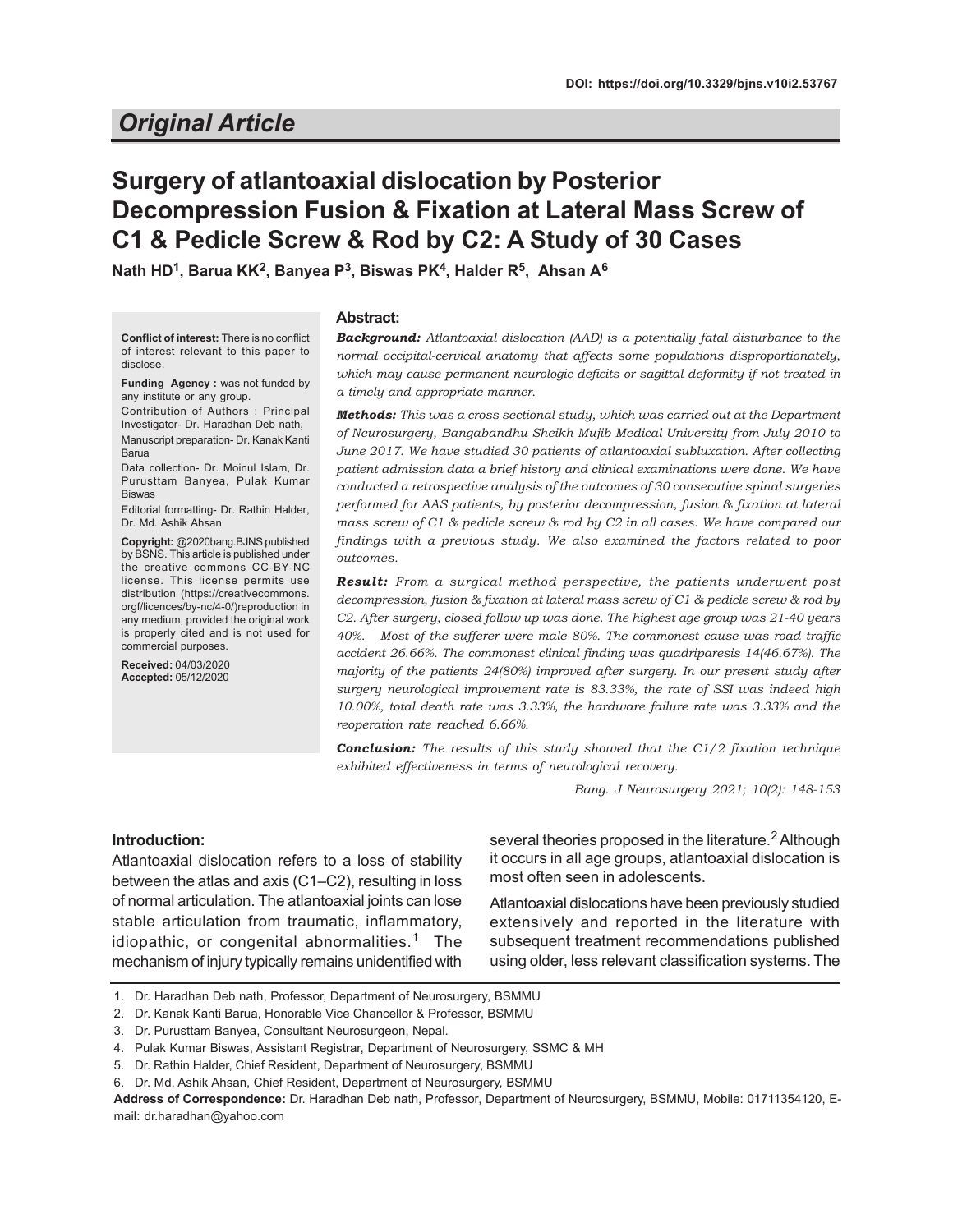atlantoaxial joint allows complex movements of the cervical spine while providing sufficient mechanical strength to stabilize the head. About 50% of total cervical spine flexion and extension occurs at the occiput–C1 articulation.<sup>2</sup>

Flexibility is provided by the dens (odontoid process) of C2 (the axis), which articulates with the C1 (atlas) and transverse ligaments, accounting for over 50% of all cervical spine rotation. $<sup>2</sup>$  To provide this flexibility,</sup> the synovial joints at these segments do not have the same osseous and intervertebral disk-related stability mechanisms as the rest of the spinal column, relying more on ligamentous stabilizers.<sup>3</sup>

The region is unique in that the occiput–C1 articulation and the C1–C2 articulation are the only vertebral segments without intervertebral disks, and the vertebral bodies do not directly bear the load distribution from the occiput. The occipital condyles transfer the load at the articulation with the C1 lateral masses, which transfers the load onto the C2 lateral masses.<sup>2</sup>

Atlantoaxial dislocation can be broadly categorized into separate traumatic, congenital, or inflammatory etiologies, although the cause is commonly multifactorial. A purely traumatic atlantoaxial dislocation in the absence of another predisposing risk factor is extremely rare.<sup>1</sup> A literature review by Venkatesan et al in 2012 found only 12 adult case reports.

Traumatic atlantoaxial dislocation is due to forced displacement of the neck resulting in disruption of the transverse ligament.<sup>4</sup> Certain congenital conditions are associated with craniocervical region abnormalities that predispose these populations to developing atlantoaxial dislocation.

One particularly well-studied condition is Down syndrome. Down syndrome (trisomy 21) is the most common inherited chromosomal disorder. Predisposing sequela include hypermobility and instability caused by ligamentous laxity and osseous abnormalities,<sup>1</sup> resulting in an increased incidence of atlantoaxial dislocation (15 to 20%). Another notable population that is disproportionately affected by atlantoaxial dislocation is chronic rheumatoid arthritis patients, particularly adults.

The atlantoaxial joint is frequently affected in rheumatoid arthritis with studies showing incidence rates ranging from 23 to 86% of patients with rheumatoid arthritis. The presentation of atlantoaxial dislocation may range from minor axial neck pain to death. Approximately 50% of patients present with neck pain and/or neck movement restriction, 70% with weakness and/or numbness, and 90% with pyramidal signs.<sup>7</sup>

Other preoperative clinical presentations include sphincter disturbances, lower cranial nerve dysfunction, and respiratory distress. Other serious sequelae include myelopathy, respiratory failure, vertebral artery dissection, neurologic compromise, and rarely quadriplegia or death if left untreated.<sup>8,9</sup> The differential diagnosis of atlantoaxial dislocation includes torticollis, atlantoaxial rotary fixation, and odontoid fractures without atlantoaxial dislocation. There are several different approaches to diagnosing atlantoaxial dislocation; however, no consensus exists.

Atlantoaxial dislocation can be defined with radiographic measurements of atlantoaxial joint articulation using the atlantodental interval (ADI). The ADI is a small slit like space between the posterior aspect of the anterior atlas ring and the anterior aspect of the odontoid process. Flexion and extension radiographs of the neck allow for the measurement of the ADI and to determine whether the atlantoaxial joint reduces itself in these positions.

# **Objectives:**

Atlantoaxial dislocation (AAD) is a potentially fatal disturbance to the normal occipital-cervical anatomy that affects some populations disproportionately, which may cause permanent neurologic deficits or sagittal deformity if not treated in a timely and appropriate manner. The objective of this review is to provide a comprehensive review of the literature to identify timely and effective diagnostic techniques and treatment modalities of AAD.

## **Result:**

| Table-I                                  |  |
|------------------------------------------|--|
| Distribution of patients by age $(n=30)$ |  |

| Age in years | <b>Number</b> | Percentage |
|--------------|---------------|------------|
| $1 - 20$     | 6             | 20.0       |
| $21 - 40$    | 12            | 40.0       |
| 41-60        | 8             | 26.6       |
| >60          |               | 13.33      |

Table I shows the highest age groups were 21-40 years (40%)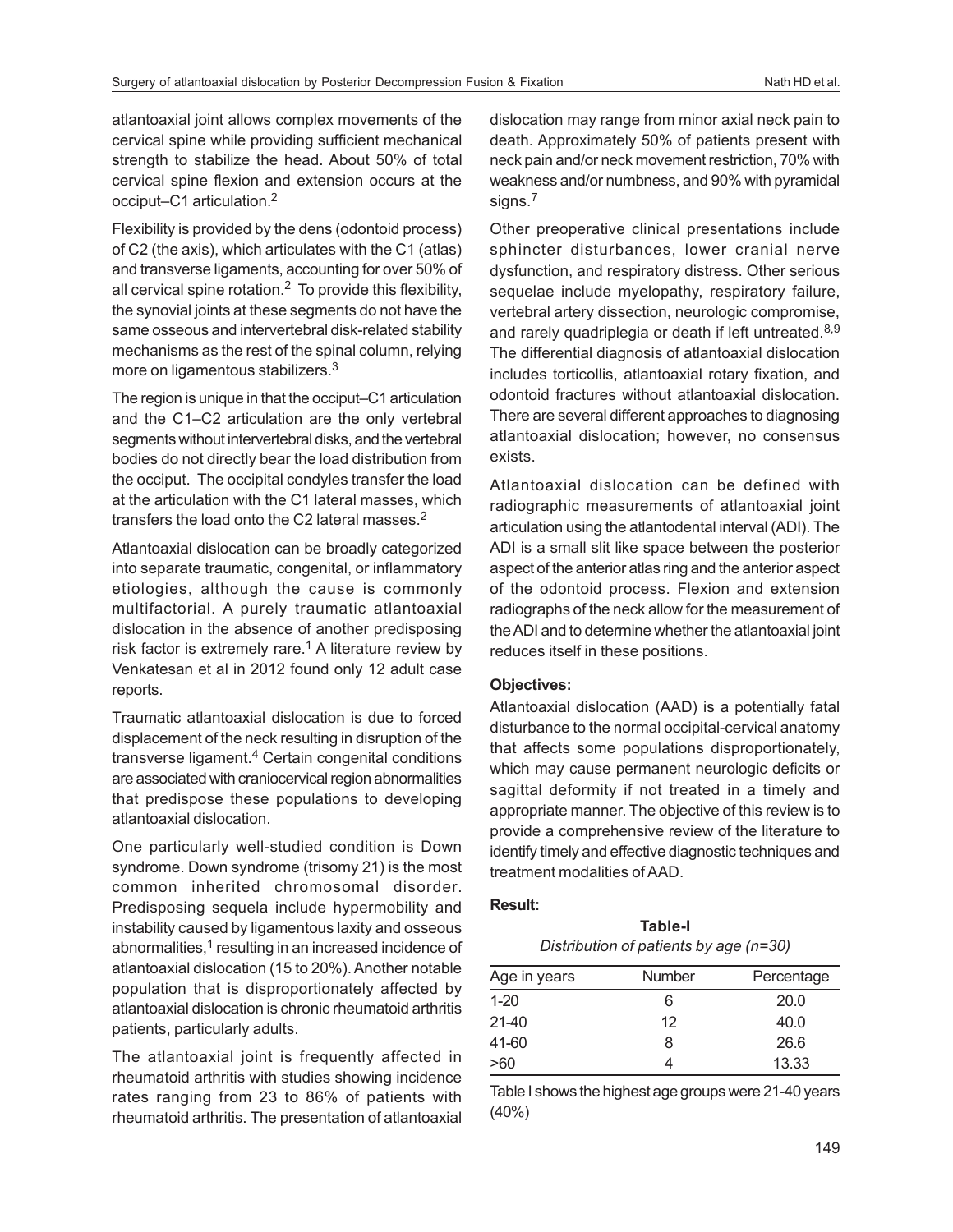**Table-II** *Sex distribution of patients (n=30)*

| Age in years | <b>Number</b> | Percentage |
|--------------|---------------|------------|
| Male         | 18            | 60.0       |
| Female       | 12            | 40.O       |

Table II shows among the patients 18(60%) were male and 12(40%) were female.

| Table-III                                       |
|-------------------------------------------------|
| Distribution of patients by occupation $(n=30)$ |

| Occupation     | Number | Percentage |
|----------------|--------|------------|
| Day laborer    | 15     | 50.0       |
| Service holder | 2      | 6.66       |
| Farmer         | 8      | 26.66      |
| Professional   | 1      | 3.33       |
| House wife     | 2      | 6.66       |
| <b>Others</b>  | 2      | 6.66       |

Table III shows the commonest occupational group was day laborer

# **Table-IV**

*Distribution of patients by causes of spinal cord compression (n=30)*

| Cause                            |   | Number Percentage |
|----------------------------------|---|-------------------|
| Road traffic accident            | 8 | 26.66             |
| Fall from height                 | 6 | 20.0              |
| Fall of heavy object on the neck | 4 | 13.33             |
| Rheumatic arthritis              | 3 | 10.00             |
| Akkylosis spoondylithis          | 2 | 6.66              |
| Chiari malformation              | 3 | 10.00             |
| Occipitalization                 | 2 | 6.66              |
| Infection                        | 2 | 6.66              |

| Table-V                                      |  |  |
|----------------------------------------------|--|--|
| Distribution of patients by type of clinical |  |  |
| significant (n=30)                           |  |  |

| <b>Clinical features</b> | <b>Number</b> | Percentage |
|--------------------------|---------------|------------|
| Hempiaresis              | 6             | 20.00      |
| Lower cranial palsy      | 4             | 13.33      |
| Quadriparesis            | 15            | 50.00      |
| Quadriplegia             | 5             | 16.6       |

Table shows that the most of the suffers had quadriparesis (50%).

| Table-VI                                          |
|---------------------------------------------------|
| Distribution of patients by outcome after surgery |

| Outcome of patients | Number | Percentage |
|---------------------|--------|------------|
| after surgery       |        |            |
| Partially improved  | 10     | 33.33      |
| Completely cured    | 15     | 50.0       |
| Same as before      | 4      | 13.33      |
| (no improvement)    |        |            |
| Died                | 1      | 3.33       |
| <b>Re Operation</b> | 02     | 6.66       |

Table VI shows 83.33% of the patients either cured or improved after surgery.

## **Table-VII**

*Distribution of the patients by complication after surgery (n=30)*

| Complication              | Number | Percentage |
|---------------------------|--------|------------|
| SSI                       | 3      | 10.00      |
| Screw and rod dislocation |        | 3.33       |
| Died                      |        | 3.33       |

Table shows 10% of patients had wound infection and 3.33% of patients had screw and plate dislocation.



**Fig.-1:** *MRI of cervical spine showed atlantoaxial dislocation with cord compression*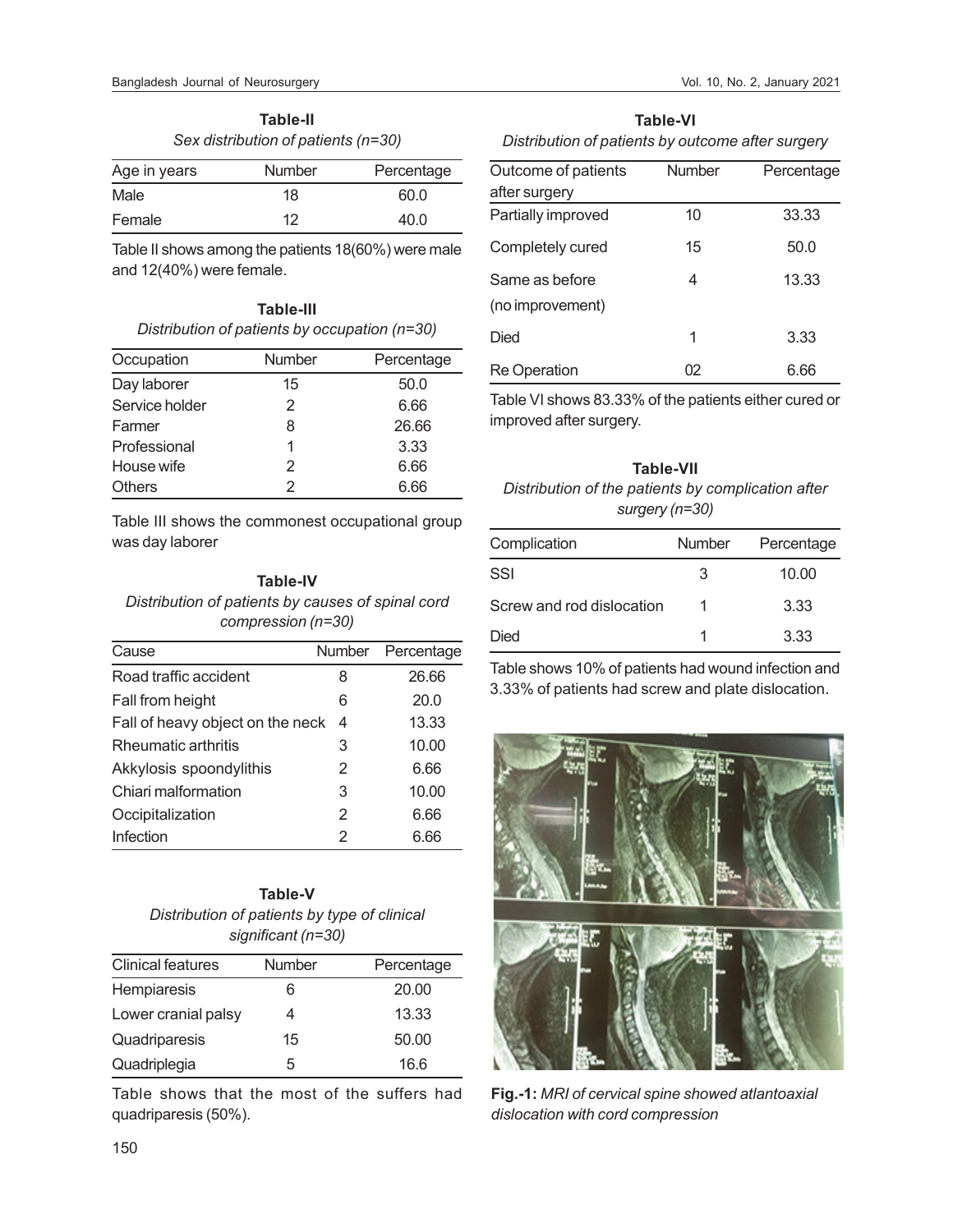

**Fig.-2:** *CT scan upper cervical spine showed fracture odontoid tip*



**Fig.-3:** *Showed posterior fusion & fixation by wiring, case & autologous bone*



**Fig.-4:** *Postoperative patients*



**Fig.-5:** *Postoperative after fixation*



**Fig.-6:** *Postoperative patients*



**Fig.-7:** *CT scan of cervical spine with OS odontoidium*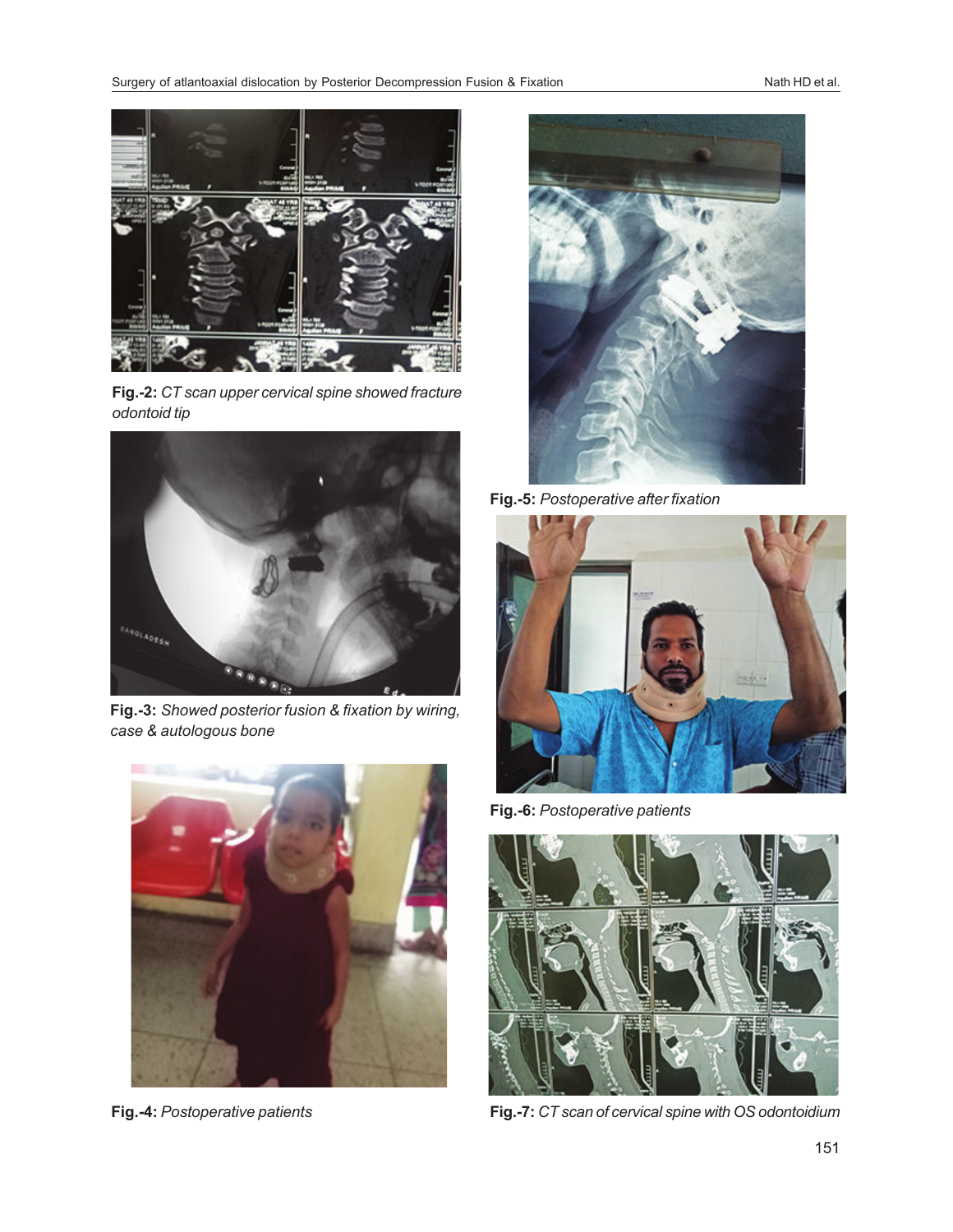

**Fig.-8:** *Postoperative x-ray after occipito cervical fixation*



**Fig.-9:** *Postoperative patient*



**Fig.-10:** *Postoperative x-ray after fixation*



**Fig.-11:** *Pre-operative x-ray with atlantoaxial dislocation*



**Fig.-12:** *Per-operative x-ray after fixation*

## **Discussion:**

The invasion to upper cervical lesions itself may contribute to this kyphotic alignment change because the semispinalis cervical muscle needs to be partially removed during surgery. In Atlanto axial sublaxtion surgery, great care should be taken regarding the C1/ 2 angle and the invasion of the muscles attached to C2. In addition, postoperative therapy to prevent kyphotic changes is considered important.

In patients who received C1/2 fixation, higher preoperative ADI and good reduction of ADI were related to good surgical outcomes in high-ADI patients, anterior subluxation of C1, and instability at C1/2 are